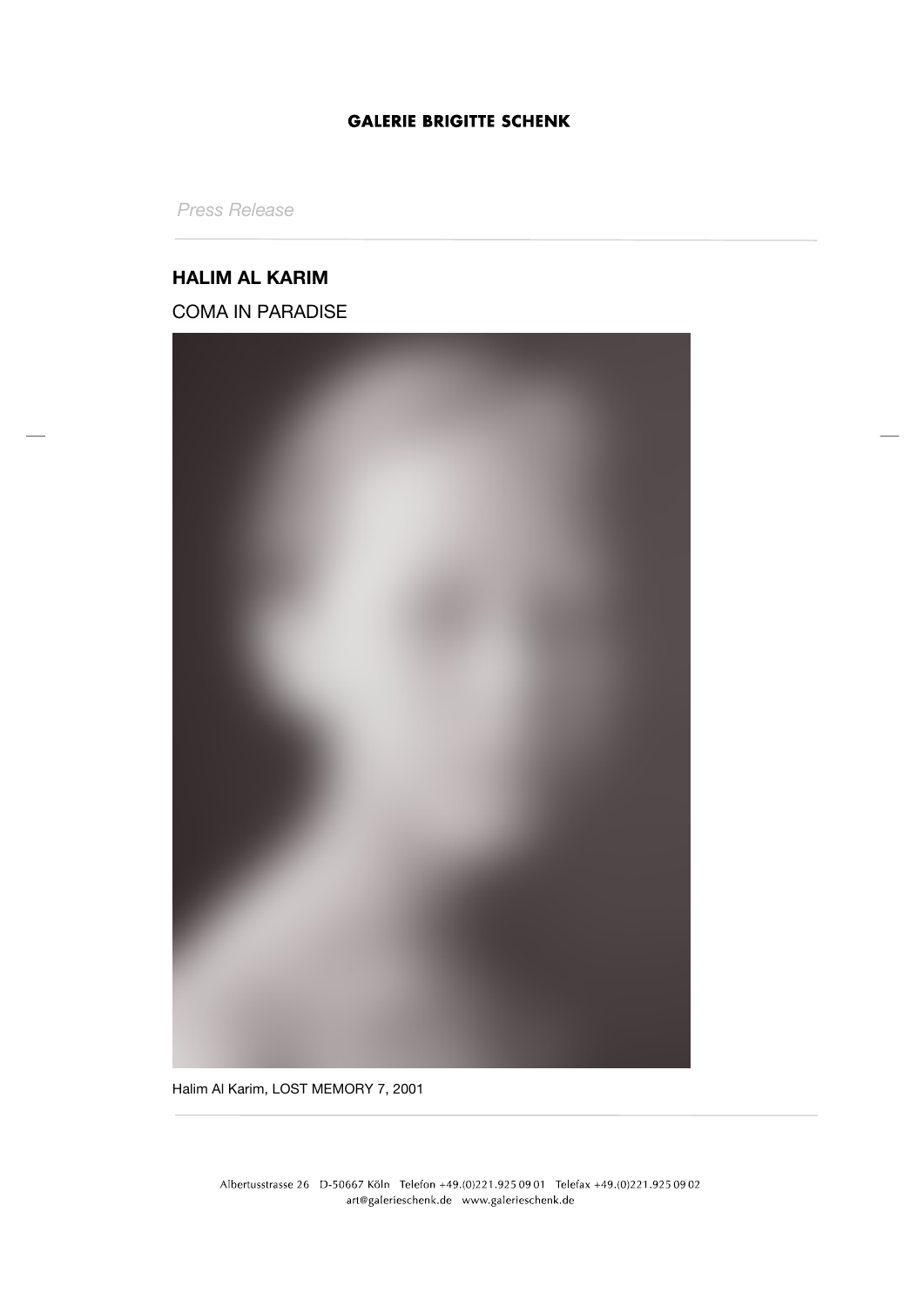### **GALERIE BRIGITTE SCHENK**

## **Vernissage**

September 4, 2015

Exhibition runs until December 7, 2015

# **Opening hours**

Tuesday – Friday: 11 am – 6 pm

Saturday: 11 am – 3 pm

#### *English*

Galerie Brigitte Schenk is showing Halim Al Karim for the first time in Germany on the occasion of the joint Gallery Openings DC Open.

In his work, "photography is used for its non-physical qualities: a medium which quite literally creates an image from light, capturing the transient and interwoven nature of time and memory."

The *Coma in Paradise* and *Lost Memory* series make this very clear*. "*Iraqi artist Halim Al Karim underwent a harrowing experience during the first Gulf War. Opposing Saddam's regime and its compulsory military service he took to hiding in the desert, living for almost 3 years in a hole in the ground covered by a pile of rocks. He survived only through the assistance of a Bedouin woman who brought him food and water and taught him about gypsy customs and mysticism. Al-Karim has since emigrated to America, however, these events have had a profound effect on his life and form the basis for his art practice." (Saatchi Gallery)

### *Deutsch*

Galerie Brigitte Schenk zeigt Halim Al Karim erstmals anlässlich der DC Open im September 2015 mit einer Einzelausstellung. Halim Al-Karim nutzt die Photographie wegen ihrer nicht körperlichen Qualität; ein Medium, das tatsächlich auch "nur" ein Abbild des Lichtes schaffen kann. Der Umstand, dass es den der Zeit und des Gedächtnisses immanenten, vergänglichen und vorübergehenden Prozess festhält, nutzt Al-Karim für seine charakteristische